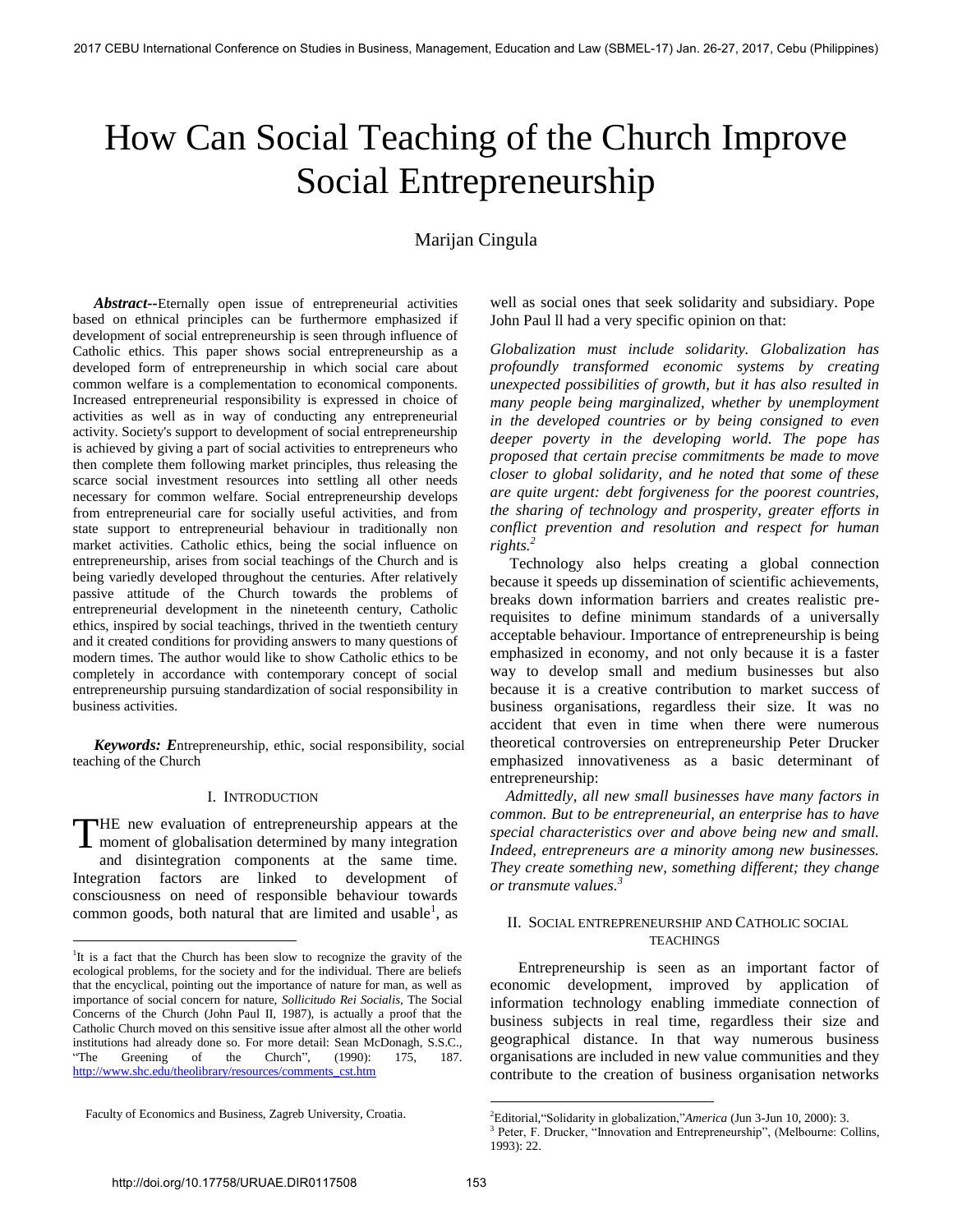and their immediate communication<sup>4</sup>. Since both the creativity and personal initiative are traditionally connected to the entrepreneurship, their strengthening, makes solid ground for expectations of a faster economic development. At this moment, idea of global cooperation dominates, at least in current Church documents.

*Globalization also requires greater cooperation by states to coordinate the economy, given that individual governments are often no longer able to exercise effective guidance. The Compendium<sup>5</sup> calls for the creation of "adequate and effective political and juridical instruments" (No. 371) that will ensure "the common good of the human family."<sup>6</sup>*

 Translational cooperation for achieving common welfare can sound as a good political slogan but can only be achieved by trying to improve individual"s life standards. It is Pope John Paul ll who pointed out the problem of global responsibility for an individual in his congregation address in Madrid in May 2003:

*If globalization is to benefit all the world's inhabitants, it must be directed and regulated with international consensus. When the forces of a market economy and special interests are the only things guiding the international exchange of capital, goods and information, the weakest members of society have no guarantee of benefit and risk greater exploitation<sup>7</sup> .* 

 Social entrepreneurship should not be looked for in the sphere of introducing social or caritative factors into economy, but it should be looked for in the sphere of creating a social support for development of small profit centres that will achieve market success by their entrepreneurial potential and creativity of their founders.This kind of entrepreneurship should be the key factor for creating new jobs and introducing changes of social values. However, Clayton Sinyai has well perceived that social entrepreneurship can only go so far, citing an expert:

*Asked about the phenomenon, Columbia economics professor Jeffrey Sachs-famous for advising post-Communist nations to speedily privatize their economies-offered a note of caution. "We see a lot of major successes in social entrepreneurship, and we're seeing more space for it in some societies," he told The New York Times. "But we cannot simply rely on social entrepreneurship for what government needs to do."<sup>8</sup>*

 There should be no doubt: entrepreneurs will continue to seek profit, and state will continue to look after common welfare. But social entrepreneurs together with the responsible state will create a market in which entrepreneurship will be based on market principles trying to constantly increase common welfare.Social entrepreneur is not settled by temporary solutions to a problem but he tries to change his environment: local community, society and the

<sup>6</sup>Zenit, "Toward a Moral Economic Life"

 $\overline{a}$ 

[http://www.catholiceducation.org/articles/social\\_justice/sj00190.html](http://www.catholiceducation.org/articles/social_justice/sj00190.html)

7 "Globalization must be regulated by international consensus", *America*, The National Catholic Weekly, New York (May, 19, 2003): 5 <sup>8</sup>Sinyai, Clayton, "Meet the Innovators" *America*, The National Catholic

Weekly, New York (Sep 13, 2004): 24

whole world.<sup>9</sup> David Bornstein finds examples of social entrepreneurs in people such as Henry Ford and Steven Jobs who changed society by their relation towards business. For David social entrepreneurs are:

*... people with new ideas to address major problems who are relentless in the pursuit of their vision, people who simply will not take "no" for an answer, who will not give up until they have spread their ideas as far as they possibly can.<sup>10</sup>*

 If such concept appears to be too demanding it should not be disregarded that entrepreneurs have always changed the world by their creative contribution and their energy. Without their courage and their innovations many projects would never have been started or would even have brought any results.

 The first important component of social entrepreneurship is accentuated social responsibility in choosing a business activity. A social entrepreneur achieves its social mission above all by doing socially useful work where such job does not have even one component that would endanger moral criteria in relation to human community or in relation to natural environment. Profit is not the primary driving force of his entrepreneurial initiative. It is only an acceptable final solution of his activity that is driven by higher, social goals. If drive for keeping common welfare is completed by a reasonable market approach, a very effective combination is created that both fulfils entrepreneur"s social needs and is beneficial to him. $11$  Taking the role of meeting general needs, regardless its effect on market grounds, entrepreneur releases limited state resources, and by clever management they can be redirected into other needed socially useful activities. Business ethics of a social entrepreneur begins by rejecting all those activities that endanger social interest and natural environment.

 The second important component of social entrepreneurship is increased responsibility towards social community and individual in the process of doing business. Elementary components of any entrepreneurship are paying taxes, being responsible towards suppliers, buyers and employees. Those components are defined by state legislation, and increased responsibility is expected of social entrepreneur regarding application of moral guidelines and entrepreneurial business ethics. Ethical behaviour is not a sufficient condition for social entrepreneurship but it is its integralcomponent. In process of creating a new social value and meeting his individual needs, a social entrepreneur will not jeopardize neither the interests of his employees, buyers and suppliers nor of the greater social community. He will gladly give up the activity that would, in the name of increasing profit, endanger people and their natural environment. A social entrepreneur at the same time creates individual and common welfare but not without promoting social values above individual ones. Social entrepreneur is surely not a loser, even if he temporarily gives up the profit in the name of protecting common welfare. In this way he

[http://www.ashoka.org/fellows/social\\_entrepreneur.cfm](http://www.ashoka.org/fellows/social_entrepreneur.cfm)

<sup>&</sup>lt;sup>4</sup> Means, G. and Schneider, D., "Meta-Capitalism", (New York, John Wiley and Sons, 2000): 19.

<sup>5</sup> Pontifical Council for Justice and Peace,"TheCompendium of the Social Doctrine of the Church" (Vatican, 2004)

<sup>&</sup>lt;sup>9</sup>, What is a Social Entrepreneur",

<sup>&</sup>lt;sup>10</sup> David Bornstein, "Social Entrepreneurs and the Power of New Ideas" (Oxford University Press, 2004): 1

<sup>&</sup>quot;Merging Mission & Money",

<http://www.socialentrepreneurs.org/home.htm>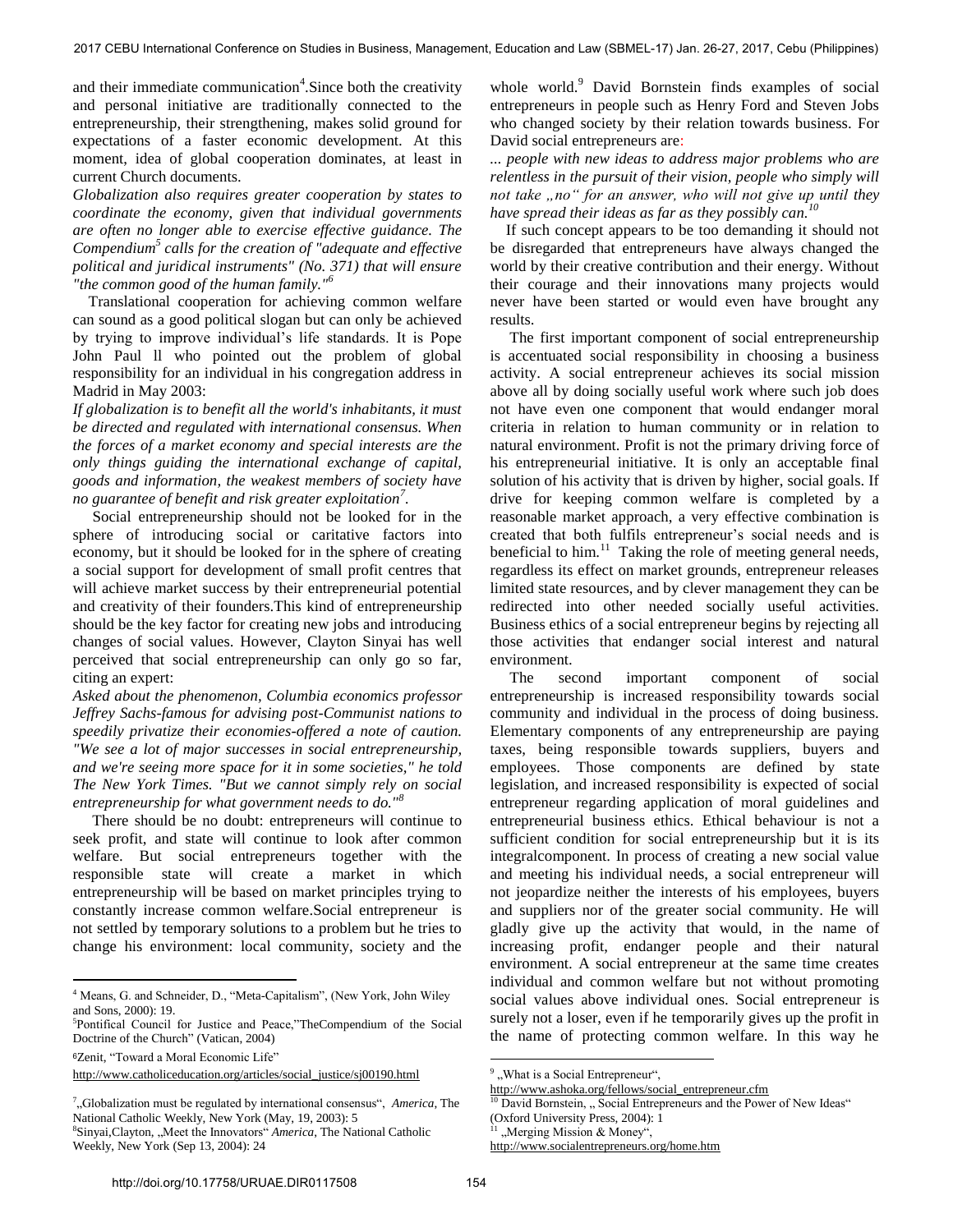creates conditions for long- term business in his own interest and interest of common welfare that is an inseparable part of his mission.

 The importance of social entrepreneurship arises from the two mentioned forms of its responsibility. Present concept of Church social teachings is expansion of Pope Leo Xlll encyclical *RerumNovarum*and Pope Pius Xl encyclical *Quadragesimo anno* that mark fortieth anniversary of the Catholic Church first official document on its social teachings appearing. There is no need to further point how late the Church was in relation to historical needs. The fact remains that the nineteenth century was filled with other theories of social teachings without foothold in Christian ethics. Social disintegration, being the consequence of industrial production domination over feudal agriculture, led to creation of new classes: workers and their employers, while the traditional classes of landowners and serves almost completely lost their importance. The classical economic theory, Marxism, liberalism, and later also modern theories, noticed the problem of collective creation and individual distribution of excess values. For those reasons they offered solutions that led to violent political revolutions and taking over of state power in many countries. All that time the Church has relatively passively let aggression theories such as communism take over the domination over care on social justice and equality. A big change followed the arrival of Leo Xlll to the head of Catholic Church. The Church started opening towards the world and there was dialogue with modern thoughts that were not always in line with the Christian teachings. Leo Xlll announced eight famous encyclicals, and among a particularly important one «*Rerumnovarum*» (Of new things) from 1891. This encyclical was a real beginning of the Catholic social thought because it mentioned big changes and "new matters" that started to appear among nations. It put a special accent on transition of then current social considerations from political to economic field. Describing the workers' misery, the encyclical does not fall behind Marxist texts, but it points out that the real remedy for the perceived social disease cannot be violent state coup but God"s love, human solidarity and faith in eternal life. Instead of starting a communist revolution the solution is to spread the Christian teachings and state care for common welfare. Workers are surely entitled to a just compensation for their work and a worthy place among other social classes. Leo Xlll recommends worker associations for creation of independence and discipline. He also stands for cooperation of workers and employers. The constant care for justice and solidarity of all the state institutions and individuals could overcome social inequalities and create conditions for worthy life of all people. *Rerumnovarum*encyclical is very valuable for showing that the Catholic Church recognized then current social problems, felt for the sufferings of the poor classes, opposed such condition and refused to accept it as a "natural order". The encyclical also encourages the Church and the state to get involved in the solution for social and economic problems, and to offer a better remedy for a malignant disease than the one offered by socialists or communists.

Pope Pius Xl was so thrilled by Leo Xlll thoughts that in 1931 he celebrated the fortieth anniversary of his encyclical by publishing a new encyclical «*Quadragesimo anno*» (Forty years) in which he gives thanks in the name of all the Catholics to his predecessor for leaving them such valuable messages. Emphasizing numerous inspirational messages from the other encyclicals, Pius Xl still perceives the great importance of the social question that is a "difficult subject" of human society. In his encyclical he pointed out the basic points of "Rerumnovarum" by examining for the past forty years the actions of the Church, state and work associations, and possible unions between workers and employers. He expanded discussions on ownership and relations between work and capital. He emphasized state authorities in protecting ownership, as well as employers' obligation to use their wealth for common welfare and not only for individual enjoyment at expense of public misery. He noticed unjust capital demands as well as unjust work demands in the socialist idea of forbidding private ownership and creating a socialist state. Pius Xl might as well predicted the biggest evil of state bureaucracy in his message that state can 'trick the careless' even worse than the capital owner can. He commented very reasonably spending of newly created goods stressing that in a just distribution interest of workers and their families have to be met, as well as company interest and common welfare interests, i.e. interests of state which cares about common welfare. In his encyclical Pius Xl honoured Leo Xlll and emphasized the importance of his thoughts, but he also added the ideas of the Church's social responsibility and accentuated the need of State and individual cooperation for creation of a more justful society.

### III. SOCIAL ENTREPRENEURSHIP - REAL MODEL OR UTOPIA?

Social entrepreneurship should not be linked to religious beliefs or to moral believes of smaller social groups. It should be seen in the context of real economic categories. It is true that economic trade creates certain distance, even conflict of interests between the two parties (supplier and buyer). However at the same time it brings to creation of money balance and certain respect between the two parties. It is not surprising that corporative economy prefers respects against arrogant individualism in market processes $12$ . Economic subject demands conditionless respect in all social forms. This respect is achieved through certain behaviour standards that do not have to be religion initiated. In developed democracies, the market and its liberal forms participate in the creation of general principles of social freedom and democracy. That fact affirms the market to be the generator of democratic behaviour and a real indicator of the way liberalism can be the basis upon which social wealth is created. Generally, the problem of contrasting "liberal" logics and common welfare is not valid in real understanding of social entrepreneurship. There are many positive examples of successful people that did their entrepreneurial job with intentions for general good in the society<sup>13</sup>. Finally, social entrepreneurship is affirmed in two ways: individual choice of activity of common social interest and social support to strengthening entrepreneurship in the sphere of social services and care for public good.

<sup>&</sup>lt;sup>12</sup> Manzone, G.: Il Mercato, Teorie economiche e dottrina sociale della Chiesa, Queriniana, Brescia, 2001., p. 328.

<sup>&</sup>lt;sup>3</sup> For more detail see: Caloia, A.: L'imprenditore sociale, Piemme, Casale Monferrato, 1995.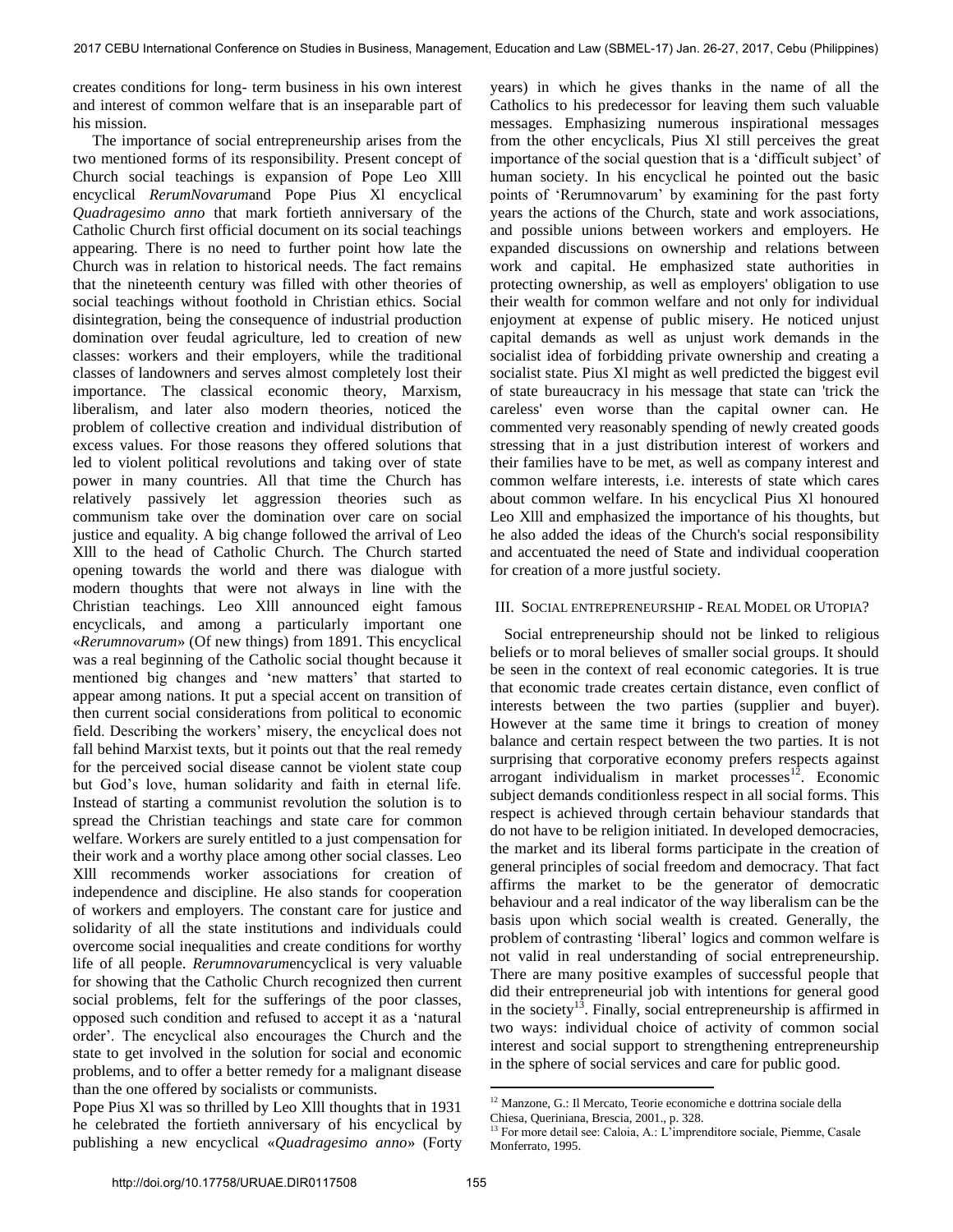For bigger influence of social entrepreneurship in society, a synchronized action is needed. In the context of social care on entrepreneurial responsibility, it is not surprising that the need arises to coordinate procedures and rules on the global level. International standard SA 8000 sets requests for establishing and maintaining of systems for management of social responsibility. It was created as a voluntary standard to ensure respect of rights and morals in the production of goods and services. It is also applicable to all kinds of business and other organisations. The standard was developed in New York by the organisation SAI (Social Accountability International), former CEPAA (Council on Economic Priorities Accreditation Agency), and in cooperation with a large number of companies, non-government organisations and unions. Mission of this standard is global improvement of working conditions, and it is based on conventions of International Labour Organisation (Occupational Safety and Health Convention, Women Protection Convention, and so on) and United Nations" conventions (Convention on the Rights of the Child, Universal Declaration on Human Rights, and so on). International Standardization Organisation (ISO) prepares an international standard ISO 26000 with requests for establishing system of managing social responsibility.<sup>14</sup> Since its structure will be coordinated with the already existing ISO standards for management systems (quality and environment management), the future system for managing social responsibility will be a suitable component of integrated management systems. The most prominent demands of the current SA 8000 standard are standards for health and safety at work, which gives it a special significance in the context of management's social responsibility. The standardization should accentuate concordance on what the benefits are for all those that standards apply to. The biggest problems however happen when any global idea tries to be implemented on national level. The reason for that is non existent responsibility of any "world government", or any "world inspection" supervision mechanism, or even any "world repression" or "world judiciary" mechanism, regardless the effort of the United Nations and other global organisations such as the World Bank, International Monetary Fund or transnational courts with limited mandate to justify their existence. All these organisations lack the democratic election mechanisms since they function according to logics of the chief financier, meaning they are responsible to finance source and not to an imaginary "world democratic electoral body". The positive side of standards is that they are more technically and less politically defined, and are therefore focused on processes and procedures used to achieve a certain quality level, regardless the subjective environment influences. To avoid subjectivism there should be a national legislature that accepts standard and implements it according to their national supervision and sanctioning mechanisms. The assumption is that all these national mechanisms are based on democratic components and market economy. Standards are minimum needed tolerance in the sphere of social responsibility in order to achieve principles of social entrepreneurship. For having a better overview of the

importance of international standardization in the sphere of social responsibility there should be given a full overview of the standardization scope. By establishingsocial responsibility certification system, entrepreneurs show high level of consciousness for modern business and care for individual and environment.

### IV. CONCLUSION

 Social entrepreneurship can be accepted as a real model of social development, and the intensity of its affirmation is going to depend on social support and application of information technology. Society support to social entrepreneurship is no different than the traditional support to small and medium companies. Institutional and material support will give better results if there is climate of social security in local communities, which would be appropriate to a developed civil society and free market competition. Internet based direct networking of small and medium companies with large business systems is an additional impulse to development of social entrepreneurship. At this moment Christian social teachingscontribute to affirmation of social entrepreneurship more than just a moral influence on a limited religious group because it promotes the idea ofglobal dispersion of the social entrepreneurship principles as a creative initiative of an individual and state institutions to achieve common good. This completely corresponds to the super national activities of standardizing social responsibility and making it a normal component of a successful market business.

#### LITERATURE

- [1] Agresta, R.: It's Time To Rethink Entrepreneurialism, [http://www.bettermanagement.com/Library/Library.aspx?a=9&Library](http://www.bettermanagement.com/Library/Library.aspx?a=9&LibraryID=4703) [ID=4703](http://www.bettermanagement.com/Library/Library.aspx?a=9&LibraryID=4703)
- [2] Bornstein, David, "Social Entrepreneurs and the Power of New Ideas" (Oxford University Press, 2004)
- [3] Caloia, A.: L"imprenditoresociale, Piemme, CasaleMonferrato, 1995.
- [4] "Declaration on Small and Medium-sized Enterprises at the Dawn of the 21st Century", CEI Working Group on SME and United Nations Economic Commission for Europe, (Budapest, 24 November 2000)
- [5] Dees, J. G., Haas, M. and Haas, P.: The Meaning of "Social Entrepreneurship", 1998, [http://www.the-ef.org/resources-](http://www.the-ef.org/resources-Dees103198.html)[Dees103198.html](http://www.the-ef.org/resources-Dees103198.html)
- [6] "Development Strategies and Support Services for SMES", Proceedings of Four Intergovernmental Expert Meetings, United Nations, (New York and Geneva, 2000)
- [7] Drucker, Peter, F., "Innovation and Entrepreneurship", (Melbourne: Collins, 1993)
- [8] Editorial, "Solidarity in globalization", *America*, The National Catholic Weekly, New York (Jun 3-Jun 10, 2000)
- [9] "Globalization must be regulated by international consensus", *America*, The National Catholic Weekly, New York (May, 19, 2003)
- [10] Manzone, G.: IlMercato, Teorieeconomiche dottrinasocialedellaChiesa, Queriniana, Brescia, 2001.
- [11] McDonagh, Sean, S.S.C., "The Greening of the Church", (1990): 175, 187[. http://www.shc.edu/theolibrary/resources/comments\\_cst.htm](http://www.shc.edu/theolibrary/resources/comments_cst.htm)
- [12] Means, G. and Schneider, D., "Meta-Capitalism", (New York, John Wiley and Sons, 2000)
- [13] "Merging Mission  $\&$  Money", <http://www.socialentrepreneurs.org/home.htm>
- [14] Pontifical Council for Justice and Peace,"TheCompendium of the Social Doctrine of the Church" (Vatican, 2004[\)http://www.catholiceducation.org/articles/social\\_justice/sj00190.](http://www.catholiceducation.org/articles/social_justice/sj00190.html) [html](http://www.catholiceducation.org/articles/social_justice/sj00190.html)

 $^{14}$  International Organization for Standardization, http://www.iso.org/, (24.5.2006.)